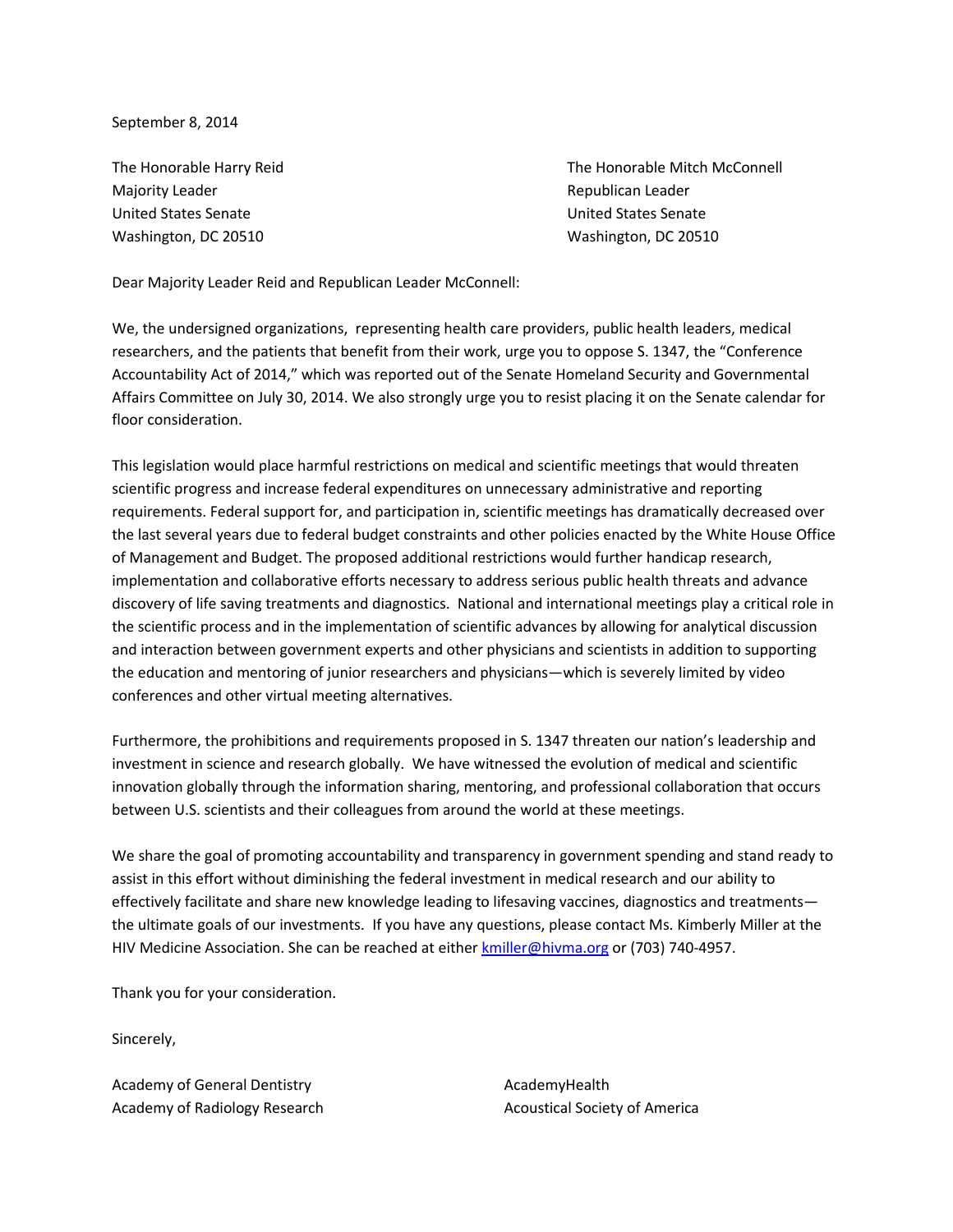AIDS Alabama AIDS Foundation of Chicago AIDS Policy Project Alliance for Aging Research Alpha-1 Foundation American Academy of HIV Medicine American Academy of Pediatrics American Academy of Periodontology American Aging Association American Association for Dental Research American Association for the Advancement of Science American Association of Colleges of Nursing American Association of Colleges of Pharmacy American Association of Neurological Surgeons American Association of Oral and Maxillofacial Surgeons American Brain Coalition American College of Chest Physician American College of Preventive Medicine American College of Preventive Medicine American College of Prosthodontists American Epilepsy Society American Heart Association American Lung Association American Neurological Association American Physiological Society American Psychiatric Association American Psychological Association American Public Health Association American Society for Investigative Pathology American Society for Microbiology American Society for Nutrition American Society for Pharmacology & Experimental Therapeutics American Society for Reproductive Medicine American Society of Addiction Medicine American Society of Clinical Oncology American Society of Dermatopathology American Society of Hematology American Society of Nephrology American Society of Plant Biologists American Society of Tropical Medicine and Hygiene

American Sociological Association American Statistical Association American Thoracic Society Anxiety and Depression Association of America Association for Clinical and Translational Science Association for Molecular Pathology Association of American Cancer Institutes Association of American Geographers Association of American Medical Colleges Association of American Medical Colleges Association of American Universities Association of Independent Research Institutes Association of Nurses in AIDS Care AVAC:Global Advocacy for HIV Prevention Biophysical Society Campaign for Public Health Foundaiton Coalition for Clinical and Translational Science Congress of Neurological Surgeons Consortium of Social Science Associations (COSSA) Consortium of Universities for Global Health (CUGH) COPD Foundation Cure Alzheimer's Fund CurePSP - Foundation for PSP | CBD & Related Brain Diseases Federation of American Societies for Experimental Biology Foundation for Integrative AIDS Rsearch (FIAR) Friends of the National Institute of Dental and Craniofacial Research (FNIDCR) Friends of VA Medical Care and Health Research GBS/CIDP Foundation International Genetics Society of America Global Health Council Health GAP (Global Access Project) Hepatitis Education Project HIV Medicine Association HIV Prevention Justice Alliance Hosted Payload Alliance Housing Works, Inc. Human Factors and Ergonomics Society IDSA Center for Global Health Policy IEEE-USA Infectious Diseases Society of America